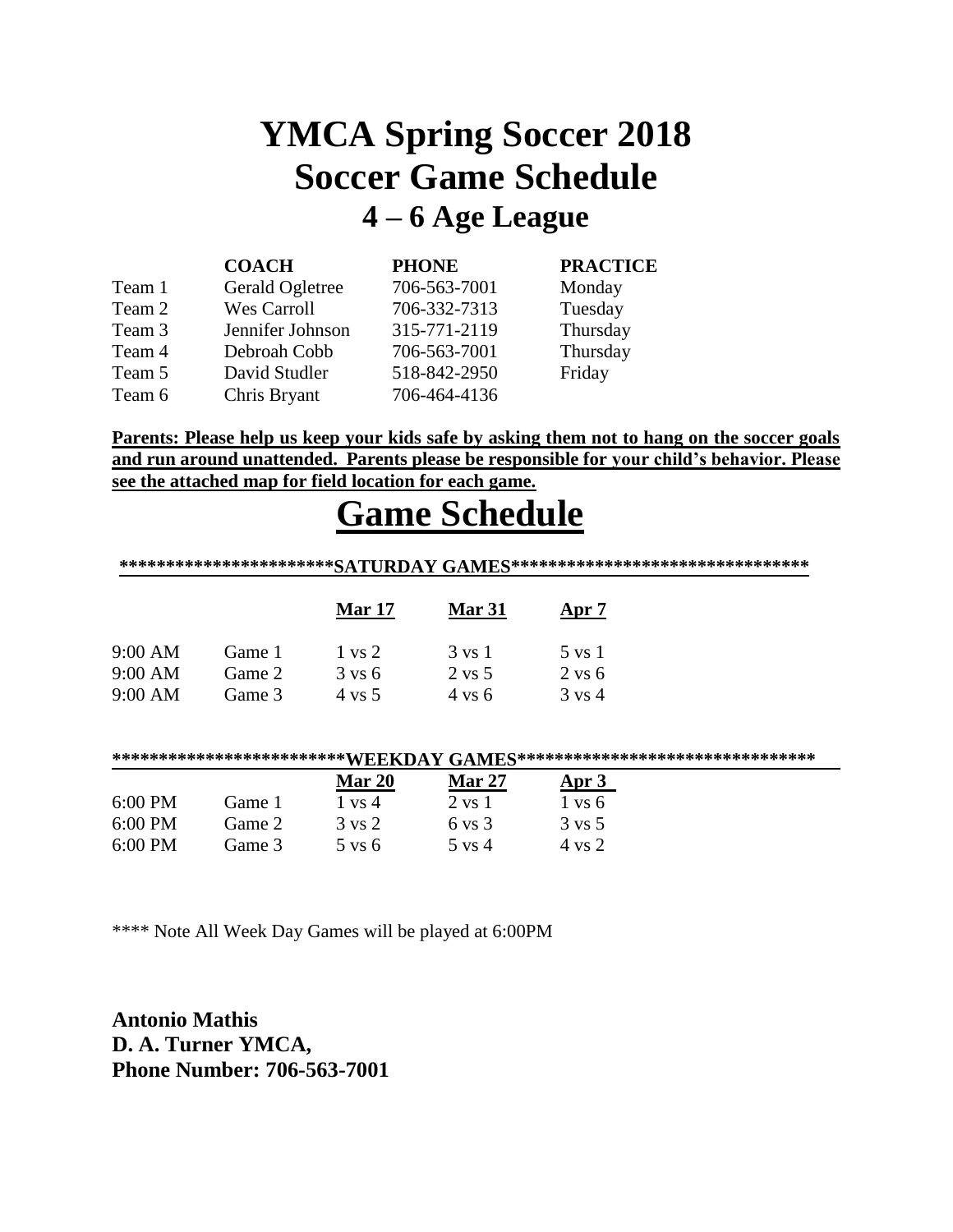## **YMCA Spring Soccer 2018 Soccer Game Schedule 7 – 9 Age League**

|        | <b>COACH</b>        | <b>PHONE</b> | <b>PRACTICE</b>                                                                            |  |
|--------|---------------------|--------------|--------------------------------------------------------------------------------------------|--|
| Team 1 | Edgar Toro          | 706-289-8277 | Monday                                                                                     |  |
| Team 2 | Wes Carroll         | 706-332-7313 | Tuesday                                                                                    |  |
| Team 3 | Al Battle           | 713-560-2698 | Wednesday                                                                                  |  |
| Team 4 | <b>Brian McCory</b> | 706-587-8264 | Thursday                                                                                   |  |
| Team 5 | Kevin Miller        | 706-718-4988 | Thursday                                                                                   |  |
| Team 6 | Chris Bryant        | 706-464-4136 | Thursday                                                                                   |  |
|        |                     |              | Parents: Please help us keep your kids safe by asking them not to hang on the soccer goals |  |

**and run around unattended. Parents please be responsible for your child's behavior. Please see the attached map for field location for each game.**

# **Game Schedule**

#### **\*\*\*\*\*\*\*\*\*\*\*\*\*\*\*\*\*\*\*\*\*\*\*SATURDAY GAMES\*\*\*\*\*\*\*\*\*\*\*\*\*\*\*\*\*\*\*\*\*\*\*\*\*\*\*\*\*\*\*\***

|          |        | <b>Mar 17</b>     | Mar 31            | $_{\rm Apr}$ 7    |
|----------|--------|-------------------|-------------------|-------------------|
| 10:00 AM | Game 1 | $1 \text{ vs } 2$ | $3 \text{ vs } 1$ | 5 vs 1            |
| 10:00 AM | Game 2 | $3 \text{ vs } 6$ | 2 vs 5            | $2 \text{ vs } 6$ |
| 10:00 AM | Game 3 | 4 ys 5            | $4 \text{ vs } 6$ | $3 \text{ vs } 4$ |

#### **\*\*\*\*\*\*\*\*\*\*\*\*\*\*\*\*\*\*\*\*\*\*\*\*\*WEEKDAY GAMES\*\*\*\*\*\*\*\*\*\*\*\*\*\*\*\*\*\*\*\*\*\*\*\*\*\*\*\*\*\*\*\***

|                   |        | <b>Mar 22</b>     | <b>Mar 29</b>     | Apr 5             |
|-------------------|--------|-------------------|-------------------|-------------------|
| $6:00 \text{ PM}$ | Game 1 | 1 vs 4            | 2 vs 1            | $1 \text{ vs } 6$ |
| $6:00 \text{ PM}$ | Game 2 | 3 vs 2            | $6 \text{ vs } 3$ | $3 \text{ vs } 5$ |
| $6:00 \text{ PM}$ | Game 3 | $5 \text{ vs } 6$ | $5 \text{ vs } 4$ | 4 vs 2            |

\*\*\*\* Note All Week Day Games will be played at 6:00PM

**Antonio Mathis D. A. Turner YMCA, Phone Number: 706-563-7001**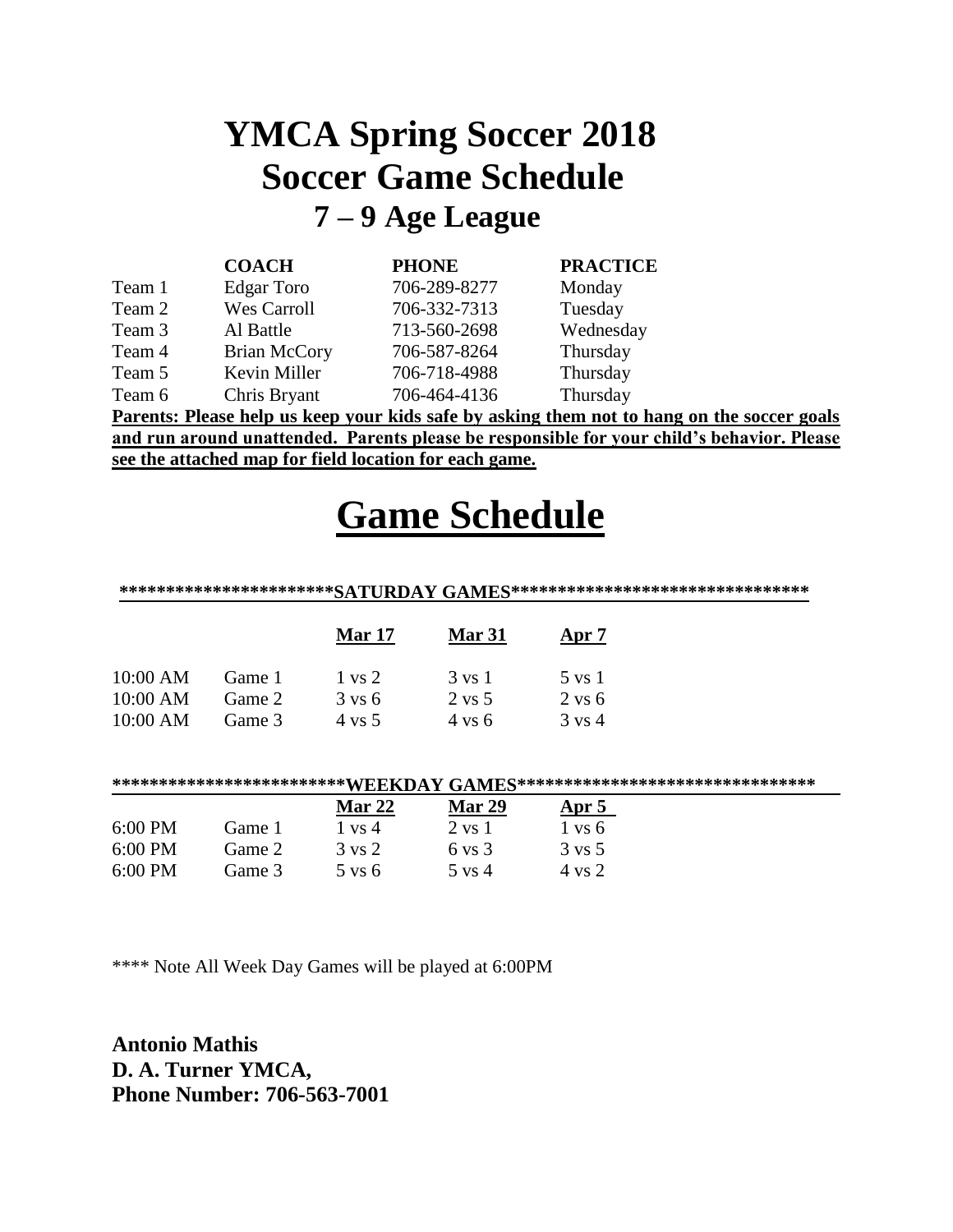### **YMCA Spring 2018 Soccer Game Schedule 10 – 12 Age League**

|        | <b>COACH</b>      | <b>PHONE</b> | <b>PRACTICE</b> |
|--------|-------------------|--------------|-----------------|
| Team 1 | Darias Strickland | 706-239-1299 | Wednesday       |
| Team 2 | <b>Harris</b>     | 706-662-4266 | Wednesday       |
| Team 3 | Jed Tuiolosega    | 706-563-7001 | Thursday        |
| Team 4 | Chris Bryant      | 706-464-4136 |                 |

**Parents: Please help us keep your kids safe by asking them not to hang on the soccer goals and run around unattended. Parents please be responsible for your child's behavior. Please see the attached map for field location for each game.**

| ************************SATURDAY GAMES********************************** |         |                 |               |              |  |
|--------------------------------------------------------------------------|---------|-----------------|---------------|--------------|--|
|                                                                          |         | <b>Mar 17</b>   | <b>Mar 31</b> | <u>Apr 7</u> |  |
| $9:00$ AM                                                                | .iame 1 | vs <sub>2</sub> | 3 vs 1        | 3 vs 2       |  |
| 10:00 AM                                                                 | Game 2  | 3 vs 4          | 2 vs 4        | 4 vs 1       |  |

**\*\*\*\*\*\*\*\*\*\*\*\*\*\*\*\*\*\*\*\*\*\*\*\*\*WEEKDAY GAMES\*\*\*\*\*\*\*\*\*\*\*\*\*\*\*\*\*\*\*\*\*\*\*\*\*\*\*\*\*\*\*\***

|                   |        | Mar 21 | <b>Mar 28</b> | Apr 4             |
|-------------------|--------|--------|---------------|-------------------|
| $6:00$ PM         | Game 1 | 1 vs 3 | 2 vs 1        | 2 vs 3            |
| $6:00 \text{ PM}$ | Game 2 | 4 vs 2 | 4 vs 3        | $1 \text{ vs } 4$ |

\*\*\*\* Note All Week Day Games will be played at 6:00PM

Antonio Mathis D. A. Turner YMCA Phone: 706-563-7001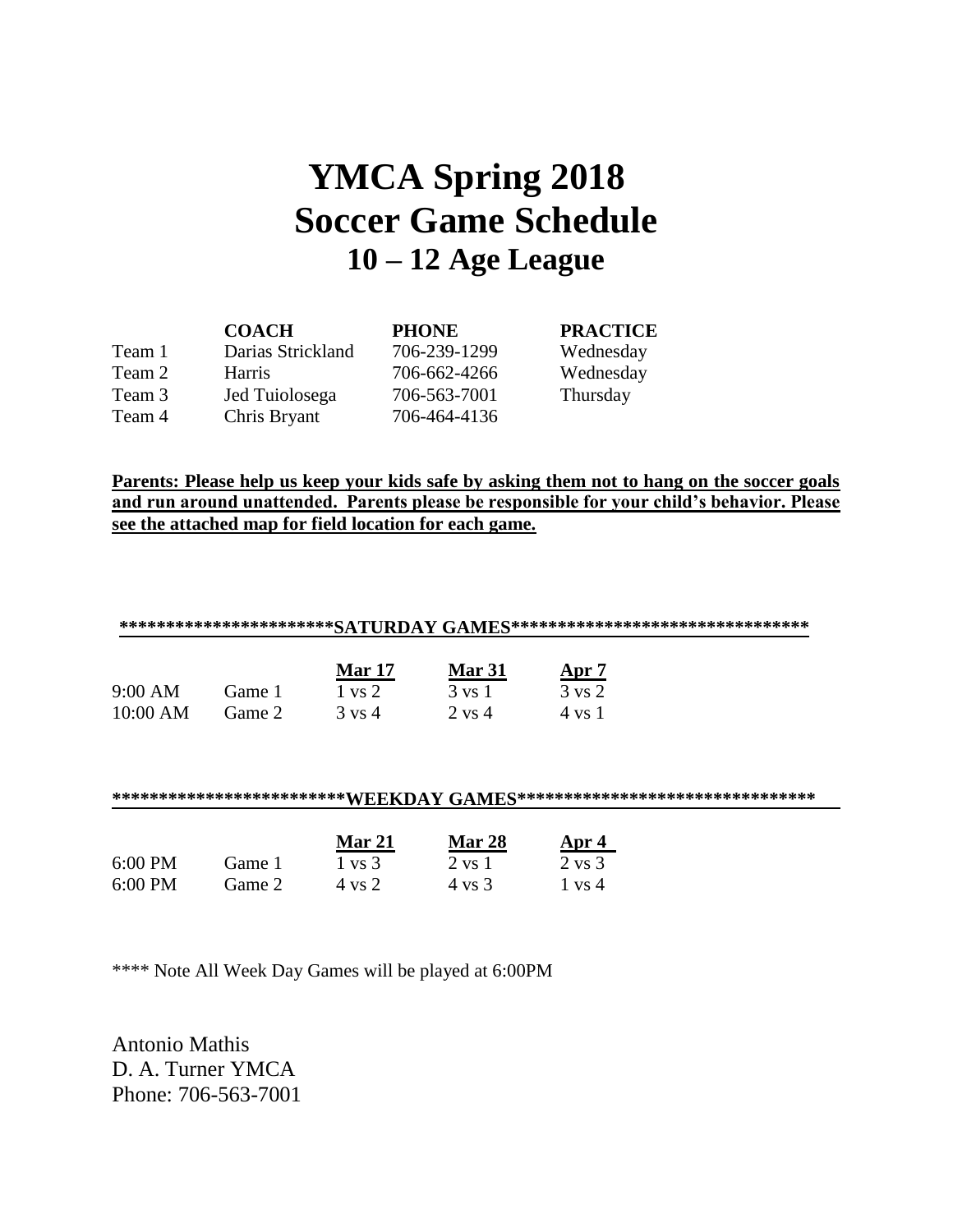### **PARKING LOT AND MAIN BUILDING**

**Lower Field #1 Age Groups 4-6 Game 1**

**Lower Field #1 Age Group 7-9 Game 1**



**Lower Field #2 Age Groups 4-6 Game 2**

**Lower Field #2 Age Groups 7-9 Game 2**



**Lower Field #3 Age Groups 4-6 Game 3**

**Lower Field #3 Age Groups 7-9**

#### **Upper Field #1**

**Age Groups 10-12 Upper Field #1**

**Age Groups 10-12**

**[Games 1-2](http://asepkg.biz/blank-soccer-field-diagram/)** 

**Games 1-2** 



**Game 4 Upper Field #1**

**[Age Groups 7-9](http://asepkg.biz/blank-soccer-field-diagram/)**

**Game 4**